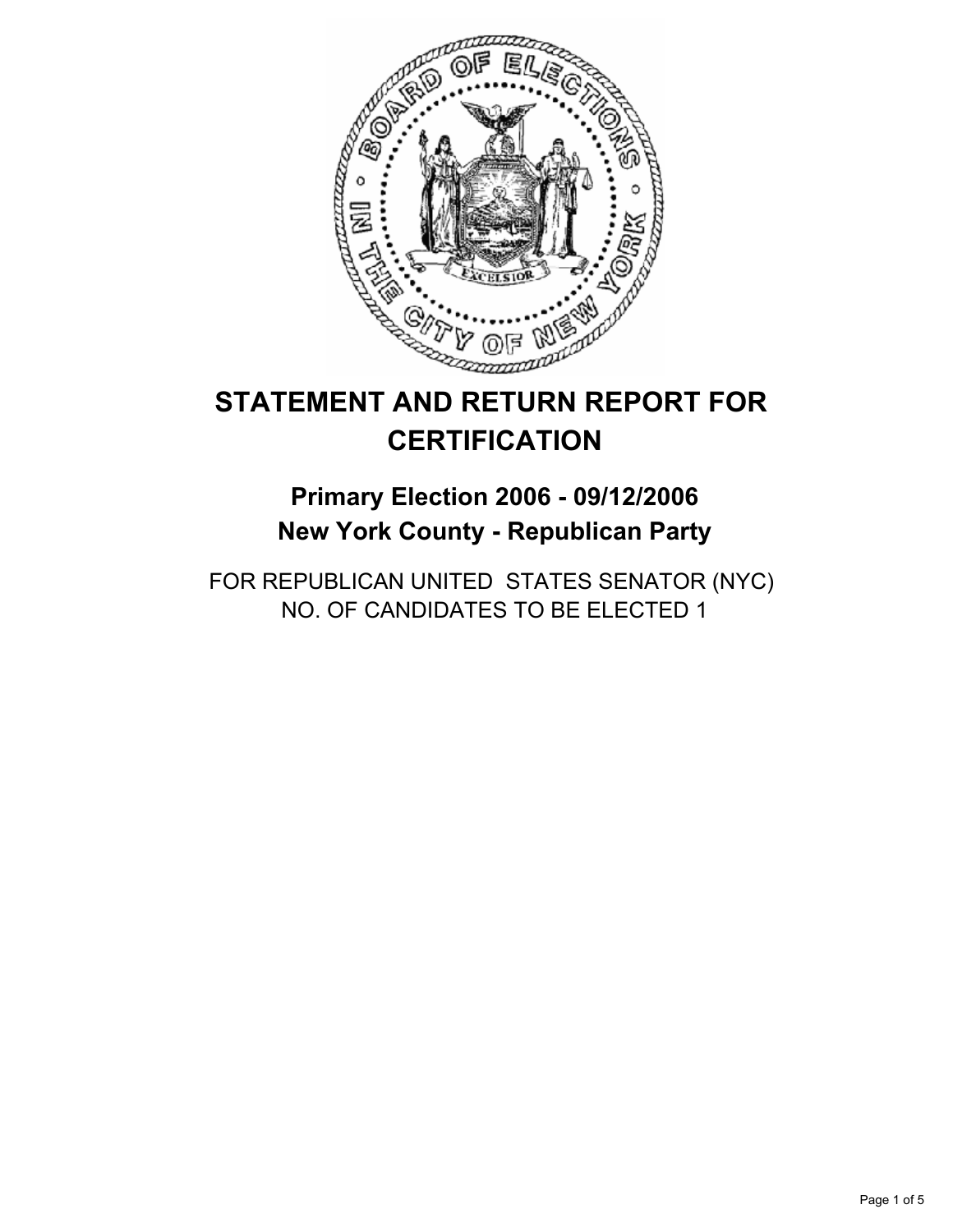

### **ASSEMBLY DISTRICT 64**

| <b>TOTAL VOTES</b>  | 245 |
|---------------------|-----|
| <b>JOHN SPENCER</b> | 146 |
| K T MCFARLAND       | 99  |
| <b>AFFIDAVIT</b>    |     |
| <b>FEDERAL</b>      |     |
| ABSENTEE/MILITARY   | 20  |
| <b>EMERGENCY</b>    | ົ   |

#### **ASSEMBLY DISTRICT 65**

| 5   |
|-----|
| 40  |
| 25  |
| 13  |
| 229 |
| 307 |
|     |
|     |
|     |
| 539 |
|     |

## **ASSEMBLY DISTRICT 66**

| <b>EMERGENCY</b>                  | 5   |
|-----------------------------------|-----|
| ABSENTEE/MILITARY                 | 18  |
| <b>FEDERAL</b>                    | 16  |
| <b>AFFIDAVIT</b>                  | 6   |
| K T MCFARLAND                     | 91  |
| <b>JOHN SPENCER</b>               | 145 |
| BILL CLINTON (WRITE-IN)           |     |
| BILL WALD (WRITE-IN)              |     |
| HILLARY RODHAM CLINTON (WRITE-IN) |     |
| MALACHY MCCOURT (WRITE-IN)        |     |
| MARGARET CARN (WRITE-IN)          |     |
| SYLVIA BEST (WRITE-IN)            |     |
| <b>TOTAL VOTES</b>                | 242 |
|                                   |     |

### **ASSEMBLY DISTRICT 67**

| <b>EMERGENCY</b>    | 10  |
|---------------------|-----|
| ABSENTEE/MILITARY   | 10  |
| FEDERAL             | 25  |
| AFFIDAVIT           | 12  |
| K T MCFARLAND       | 165 |
| <b>JOHN SPENCER</b> | 229 |
| <b>TOTAL VOTES</b>  | 394 |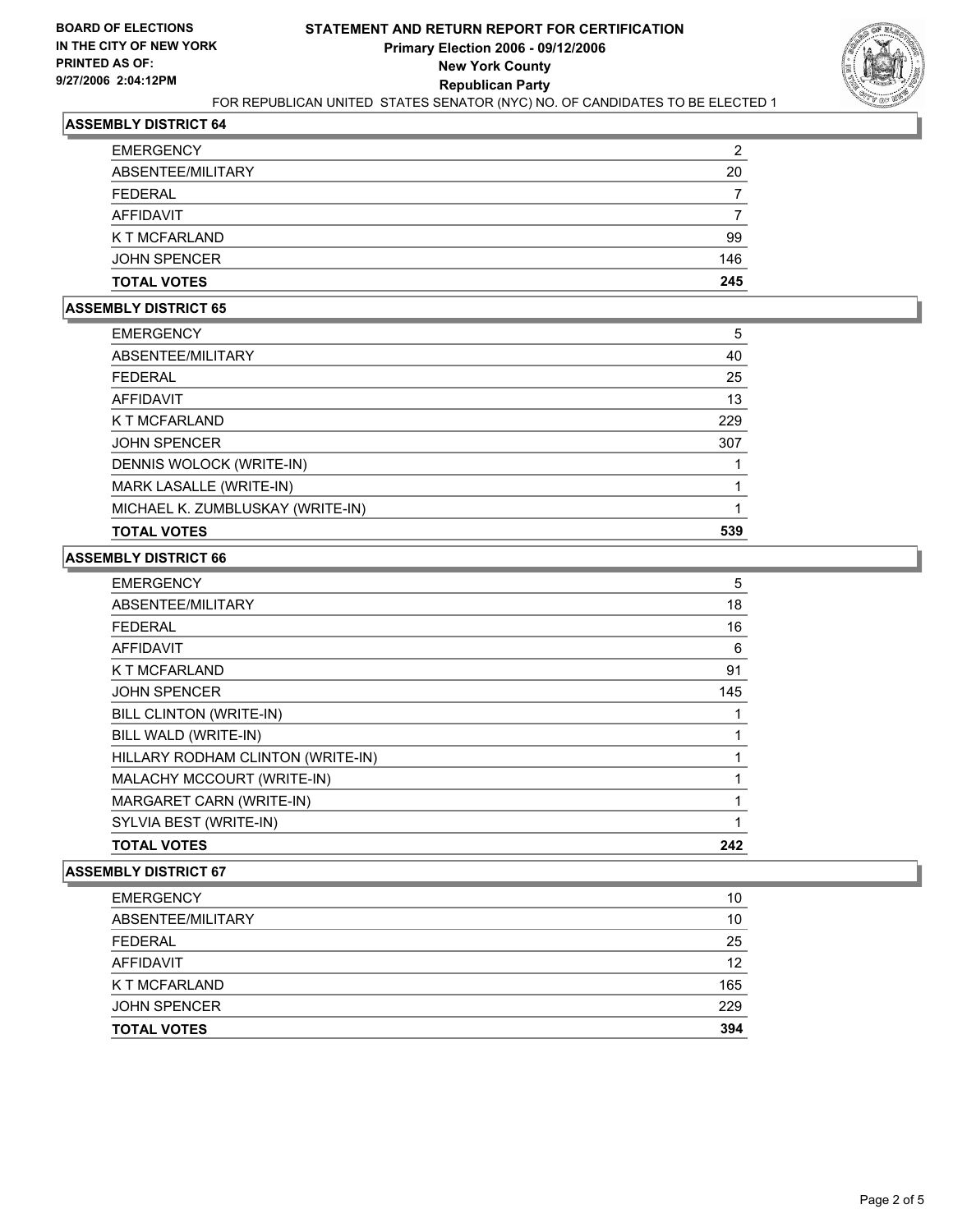

### **ASSEMBLY DISTRICT 68**

| <b>TOTAL VOTES</b>             | 133 |
|--------------------------------|-----|
| JUAN ESTRELLA (WRITE-IN)       |     |
| HENRY JAMES STAPLES (WRITE-IN) |     |
| <b>JOHN SPENCER</b>            | 63  |
| K T MCFARLAND                  | 68  |
| <b>AFFIDAVIT</b>               |     |
| <b>FEDERAL</b>                 |     |
| ABSENTEE/MILITARY              | 8   |
| <b>EMERGENCY</b>               | ว   |

### **ASSEMBLY DISTRICT 69**

| <b>EMERGENCY</b>         |     |
|--------------------------|-----|
| ABSENTEE/MILITARY        | 10  |
| <b>FEDERAL</b>           | 9   |
| AFFIDAVIT                |     |
| K T MCFARLAND            | 71  |
| <b>JOHN SPENCER</b>      | 120 |
| EDWARD F. COX (WRITE-IN) |     |
| <b>TOTAL VOTES</b>       | 192 |

### **ASSEMBLY DISTRICT 70**

| <b>EMERGENCY</b>            |     |
|-----------------------------|-----|
| ABSENTEE/MILITARY           |     |
| <b>FEDERAL</b>              |     |
| AFFIDAVIT                   |     |
| <b>K T MCFARLAND</b>        | 47  |
| <b>JOHN SPENCER</b>         | 61  |
| DAVID WASHINGTON (WRITE-IN) |     |
| <b>TOTAL VOTES</b>          | 109 |

### **ASSEMBLY DISTRICT 71**

| <b>TOTAL VOTES</b>  | 125 |
|---------------------|-----|
| <b>JOHN SPENCER</b> | 66  |
| K T MCFARLAND       | 59  |
| AFFIDAVIT           |     |
| <b>FEDERAL</b>      | b   |
| ABSENTEE/MILITARY   | 13  |
| <b>EMERGENCY</b>    | C   |

### **ASSEMBLY DISTRICT 72**

| <b>TOTAL VOTES</b>  | 68             |
|---------------------|----------------|
| <b>JOHN SPENCER</b> | 4 <sup>1</sup> |
| K T MCFARLAND       | 27             |
| AFFIDAVIT           |                |
| <b>FEDERAL</b>      |                |
| ABSENTEE/MILITARY   |                |
| <b>EMERGENCY</b>    |                |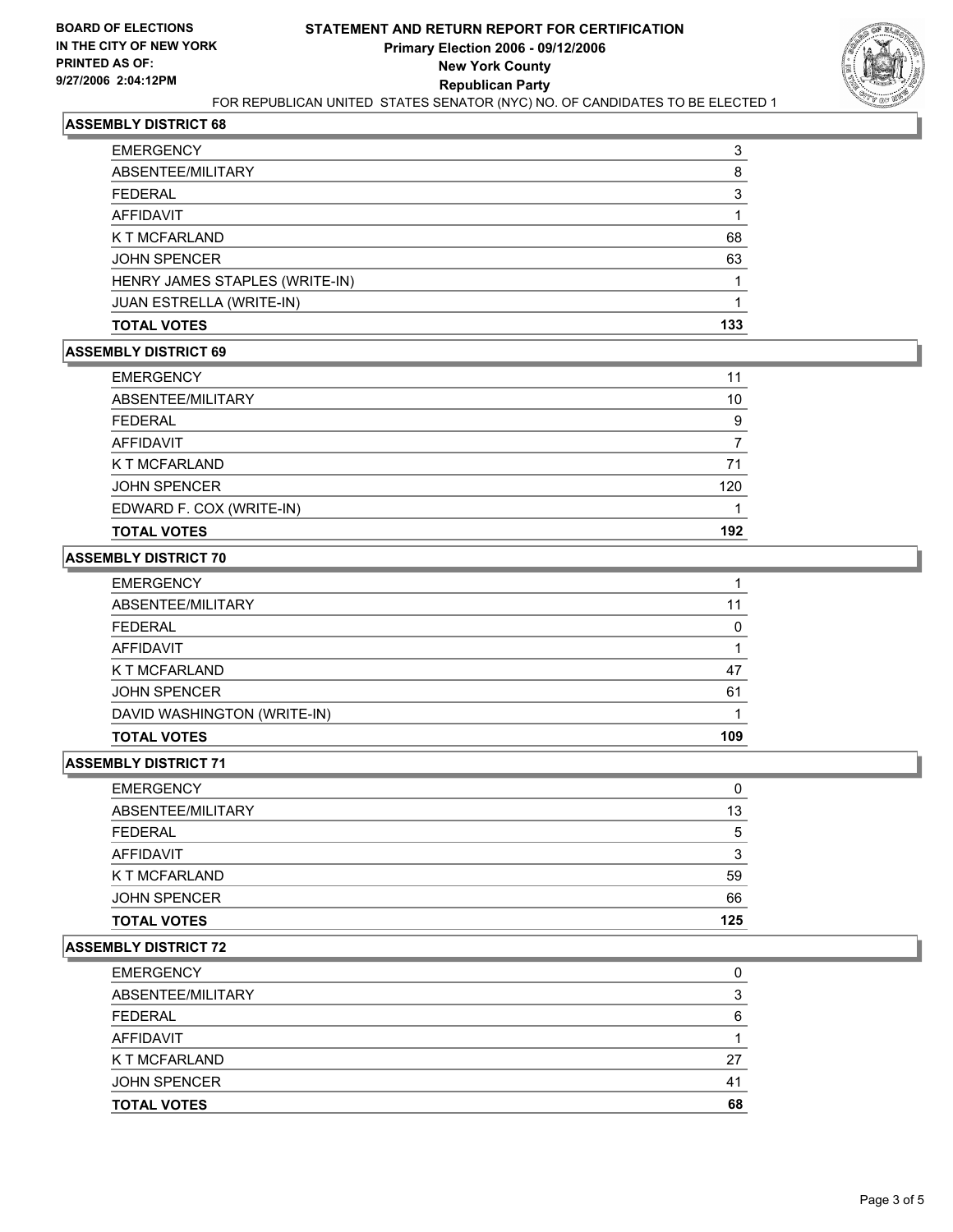

### **ASSEMBLY DISTRICT 73**

| <b>TOTAL VOTES</b>      | 831 |
|-------------------------|-----|
| JOSE CERRANO (WRITE-IN) |     |
| <b>JOHN SPENCER</b>     | 399 |
| K T MCFARLAND           | 431 |
| AFFIDAVIT               | 16  |
| <b>FEDERAL</b>          |     |
| ABSENTEE/MILITARY       | 94  |
| <b>EMERGENCY</b>        |     |

### **ASSEMBLY DISTRICT 74**

| <b>EMERGENCY</b>                   | 6   |
|------------------------------------|-----|
| ABSENTEE/MILITARY                  | 32  |
| <b>FEDERAL</b>                     |     |
| <b>AFFIDAVIT</b>                   |     |
| K T MCFARLAND                      | 186 |
| <b>JOHN SPENCER</b>                | 235 |
| ELIOT SPITZER (WRITE-IN)           | 3   |
| <b>GERALDINE MILLER (WRITE-IN)</b> |     |
| MAUREEN MILLER (WRITE-IN)          |     |
| <b>TOTAL VOTES</b>                 | 426 |

### **ASSEMBLY DISTRICT 75**

| <b>EMERGENCY</b>                  | 12  |
|-----------------------------------|-----|
| ABSENTEE/MILITARY                 | 25  |
| <b>FEDERAL</b>                    | 25  |
| AFFIDAVIT                         | 5   |
| K T MCFARLAND                     | 156 |
| <b>JOHN SPENCER</b>               | 224 |
| CHUCK ZLATKIN (WRITE-IN)          |     |
| HILLARY RODHAM CLINTON (WRITE-IN) |     |
| TOM DUANE (WRITE-IN)              |     |
| <b>TOTAL VOTES</b>                | 383 |